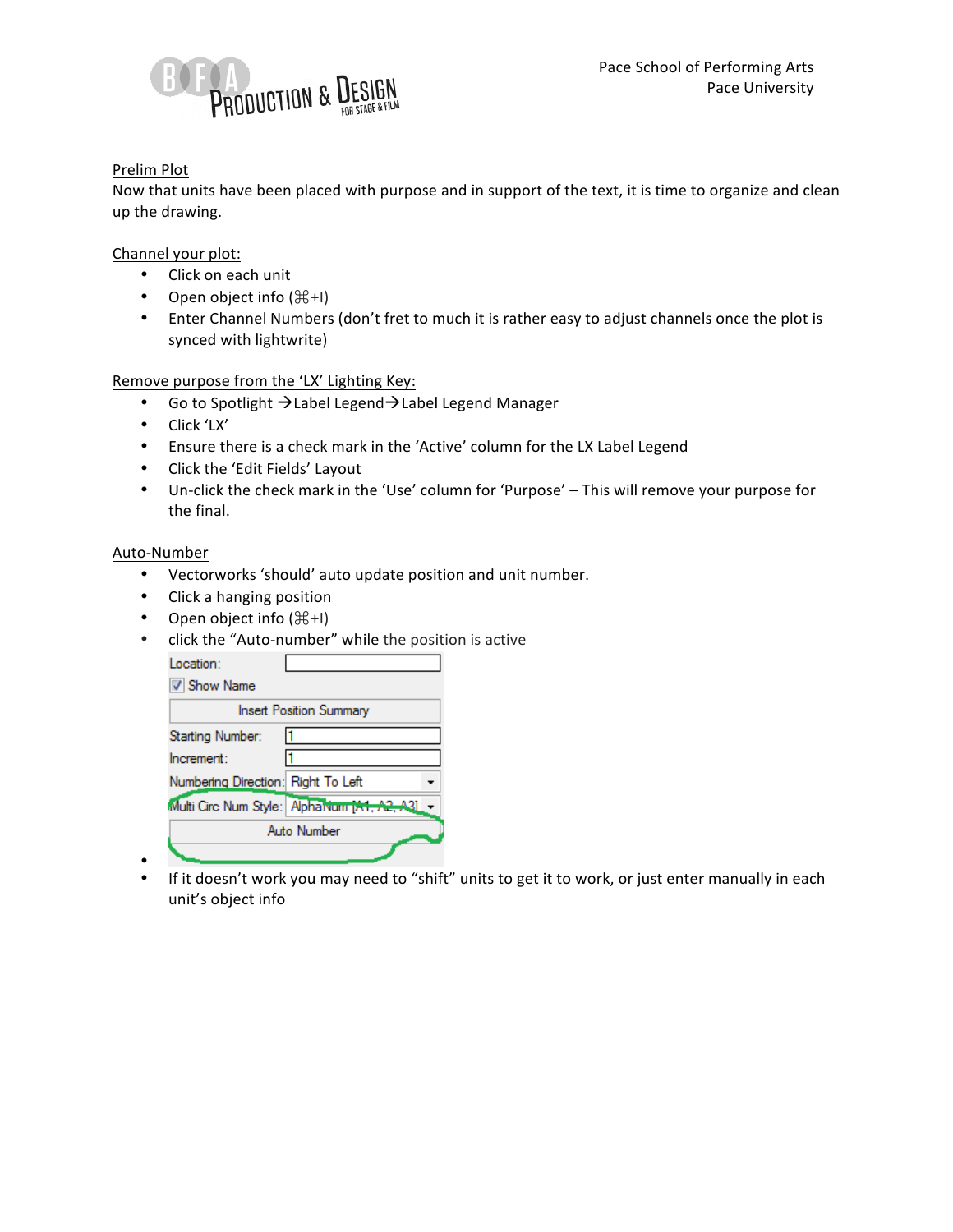

## Labels:

- Change to "LX -LABEL" Class
- If you noticed as you created your Positions VW automatic displayed the Position Name
- Unclick "Show Name"

| Light Position Obj                      |                          |
|-----------------------------------------|--------------------------|
| Class: LT-Position                      |                          |
| Layer: Lighting                         |                          |
| Plane:   Screen                         |                          |
| X: 41'2.204"<br>Y: - 10'2.948"<br>Z: 0" |                          |
| Rotation:                               | $0.00^\circ$             |
| Position Name:                          | Pipe 6                   |
| cocation:                               |                          |
| Show Nam                                |                          |
|                                         | Leased Davition Commence |

- • We will make our own label symbols
- You can use mine or create your own. Mine are symbols in the 'LD1 Symbols file' -> "12-Labels"
- Clean up the drawing, align all your labels. Make it as visually pleasing as your hand drafted work
- Dimensioning

•

- All units must be dimensioned if the distance between fixtures or CL is greater than 18"
- Dimensions begin at center line to the first fixture it encounters, after that point dimensions go between fixtures: